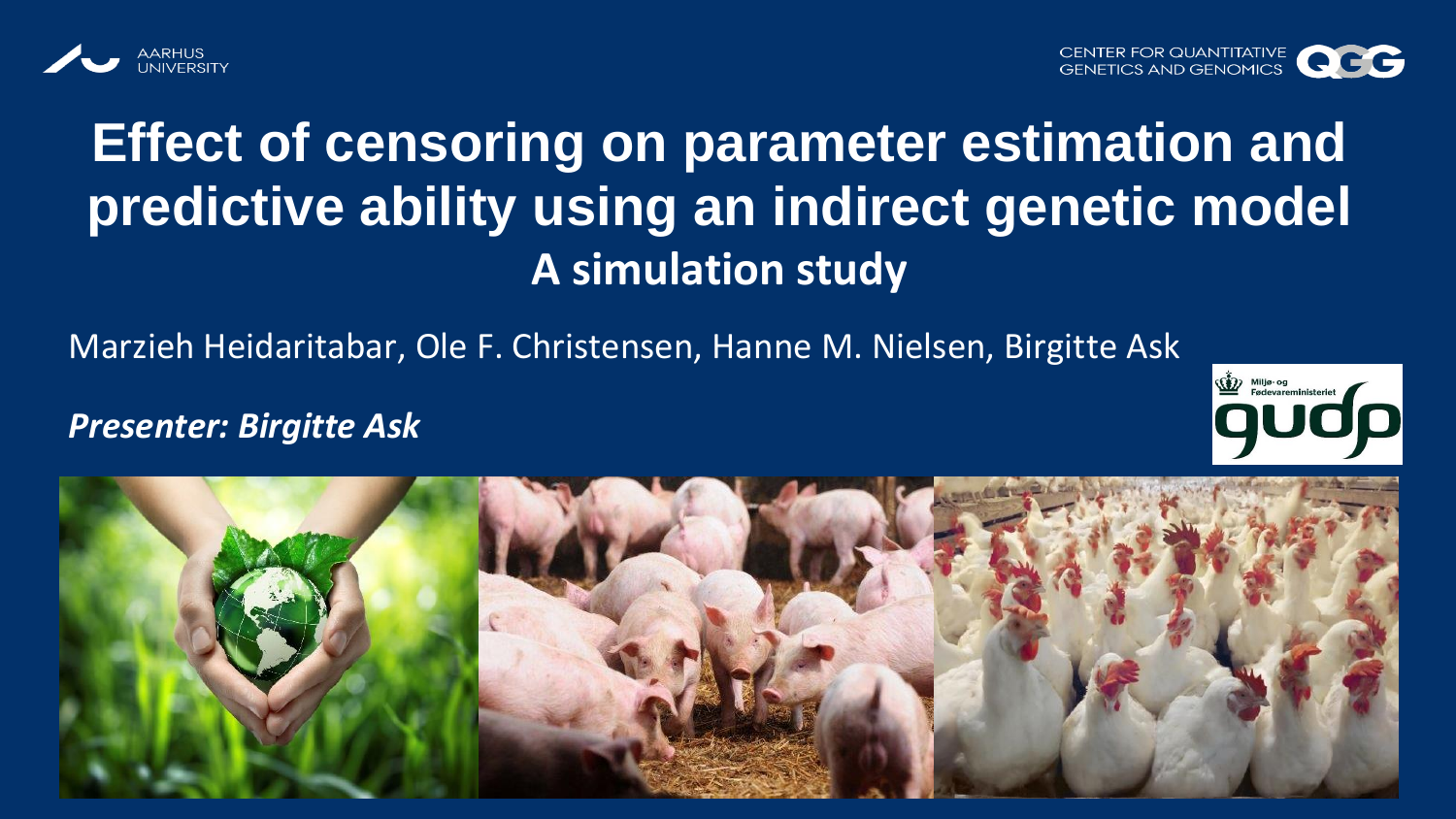



### **Social interactions**

• **Phenotype** = Direct genetic effect (**DGEs**) **+** Indirect genetic effects (**IGEs**)

• IGEs are important in group-housed animals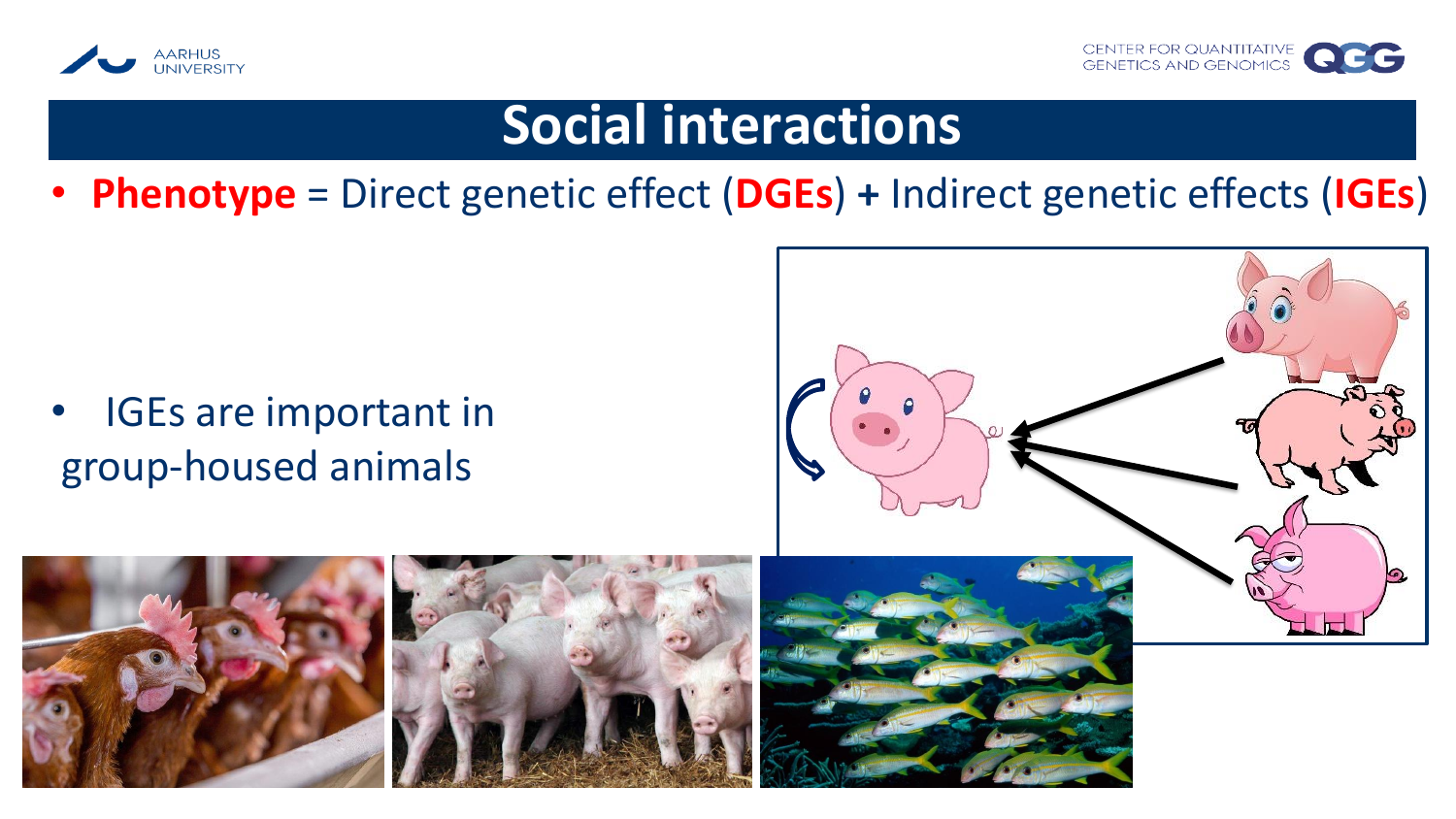



### **Censoring**

- Incomplete observations for traits (censoring)
	- Mortality from diseases
	- Involuntary culling

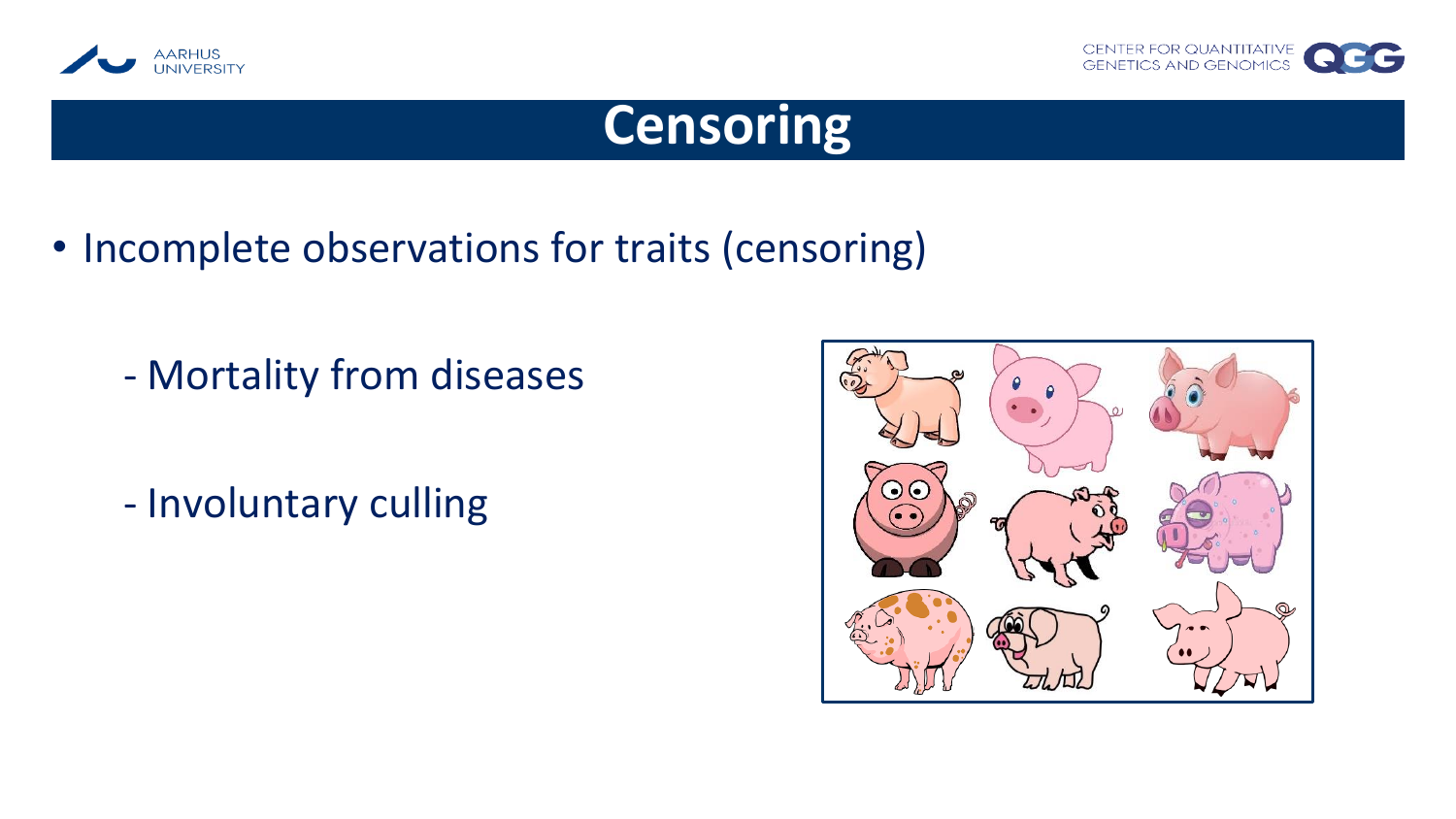



### **Censoring and IGM**

- •Censoring problematic for indirect genetic models (IGM)?
	- Change in group size with censoring
	- Impact on phenotypes
	- Non-random removals (related to IGEs)
- Possible effect on:
	- $\rightarrow$  estimation of the indirect genetic variance?
	- $\rightarrow$  predicted genetic effects from IGM?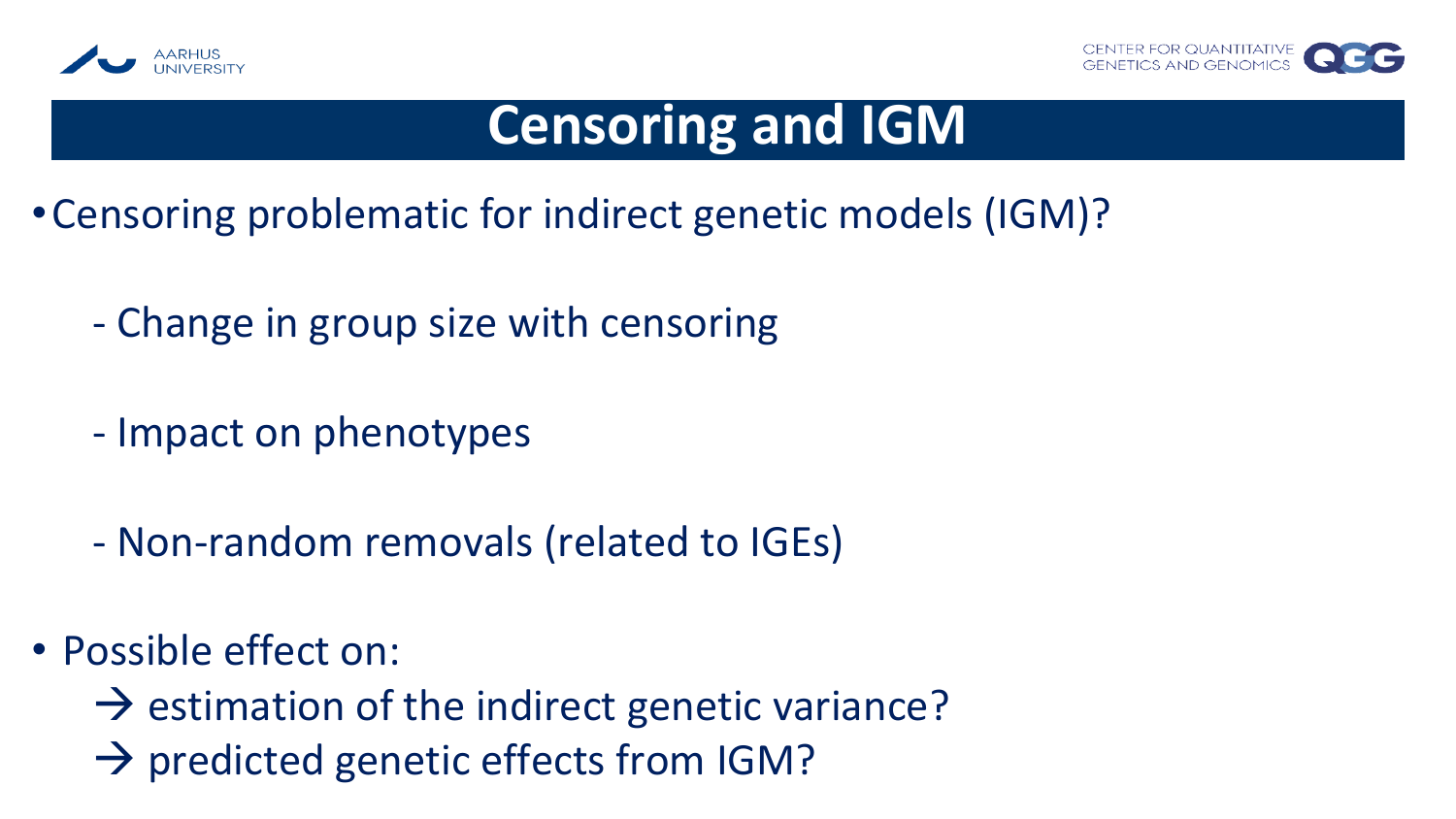





### **To evaluate the effect of censoring on:**

# **1. The estimated indirect genetic variance**

# **2. The predictive ability of an IGM**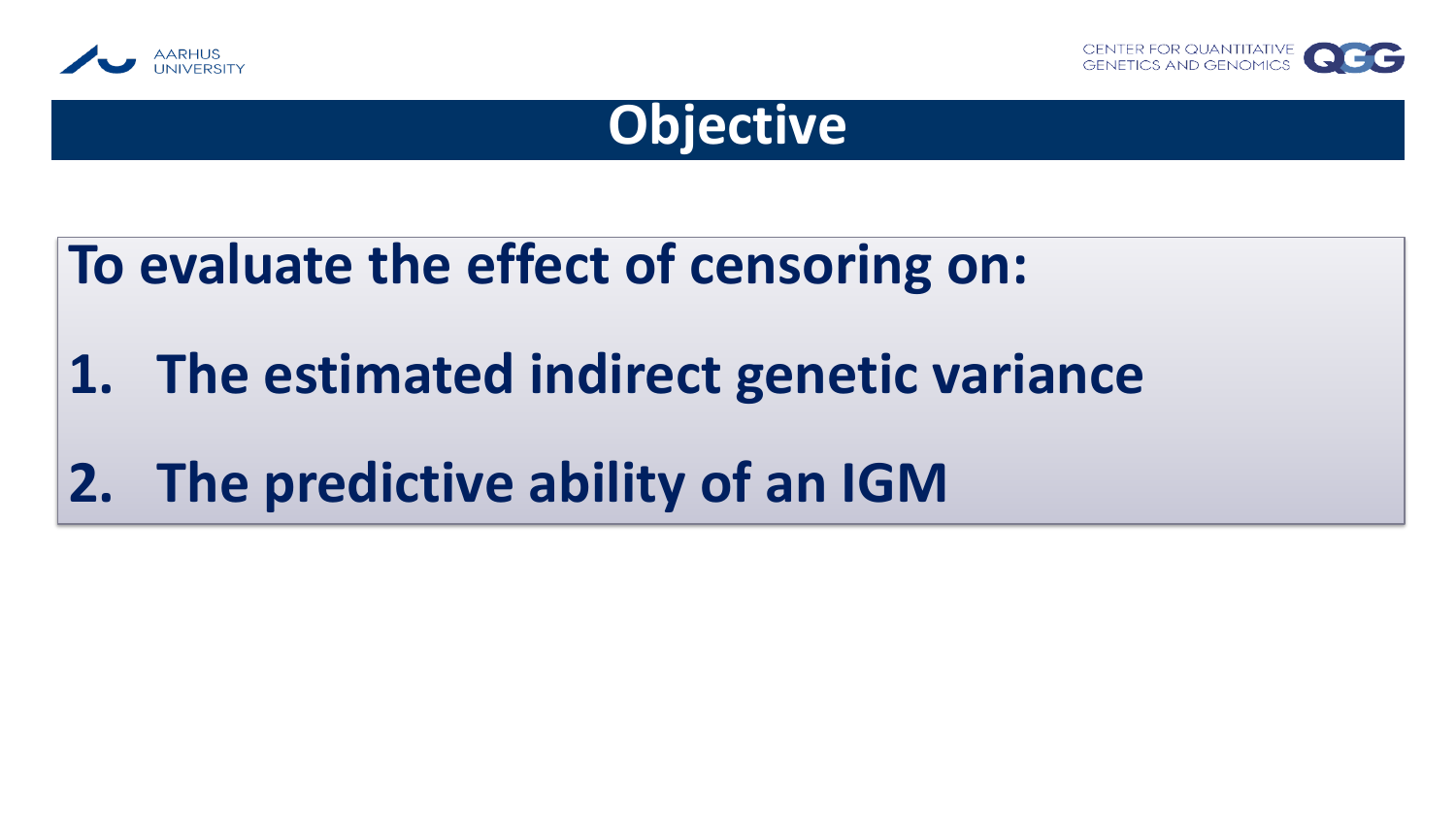



# **Simulated Scenarios**

| <b>Data</b>                   | <b>Description</b>                                             |
|-------------------------------|----------------------------------------------------------------|
| 1. dat <sub>full</sub>        | Complete data                                                  |
| 2. dat <sub>train</sub>       | 50% groups in training had a missing value                     |
| 3. dat <sub>valid</sub>       | 50% groups in validation had a missing value                   |
| 4. dat <sub>train_valid</sub> | 50% groups in both training and validation had a missing value |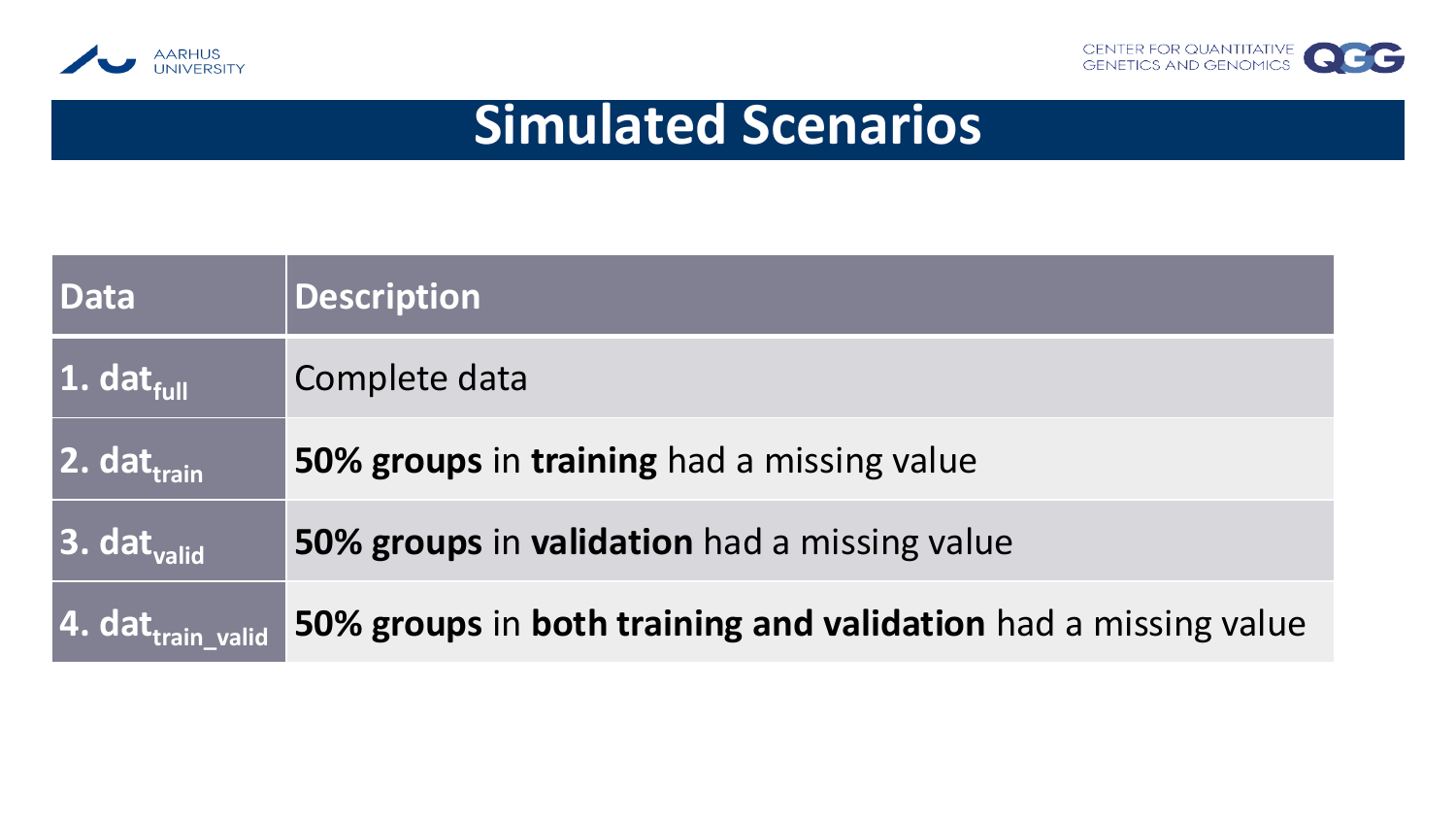



#### **Simulated Data**

- •**Pedigree**: 6 generations (48000 individuals)
- •**Group assignment**: Random
- •**Group size**: 8
- •**Phenotypes** in the last 2 generations:
- 5<sup>th</sup> generation: training data (1000 groups)
- 6<sup>th</sup> generation: validation data (1000 groups)

•**50** replicates → results are average estimates

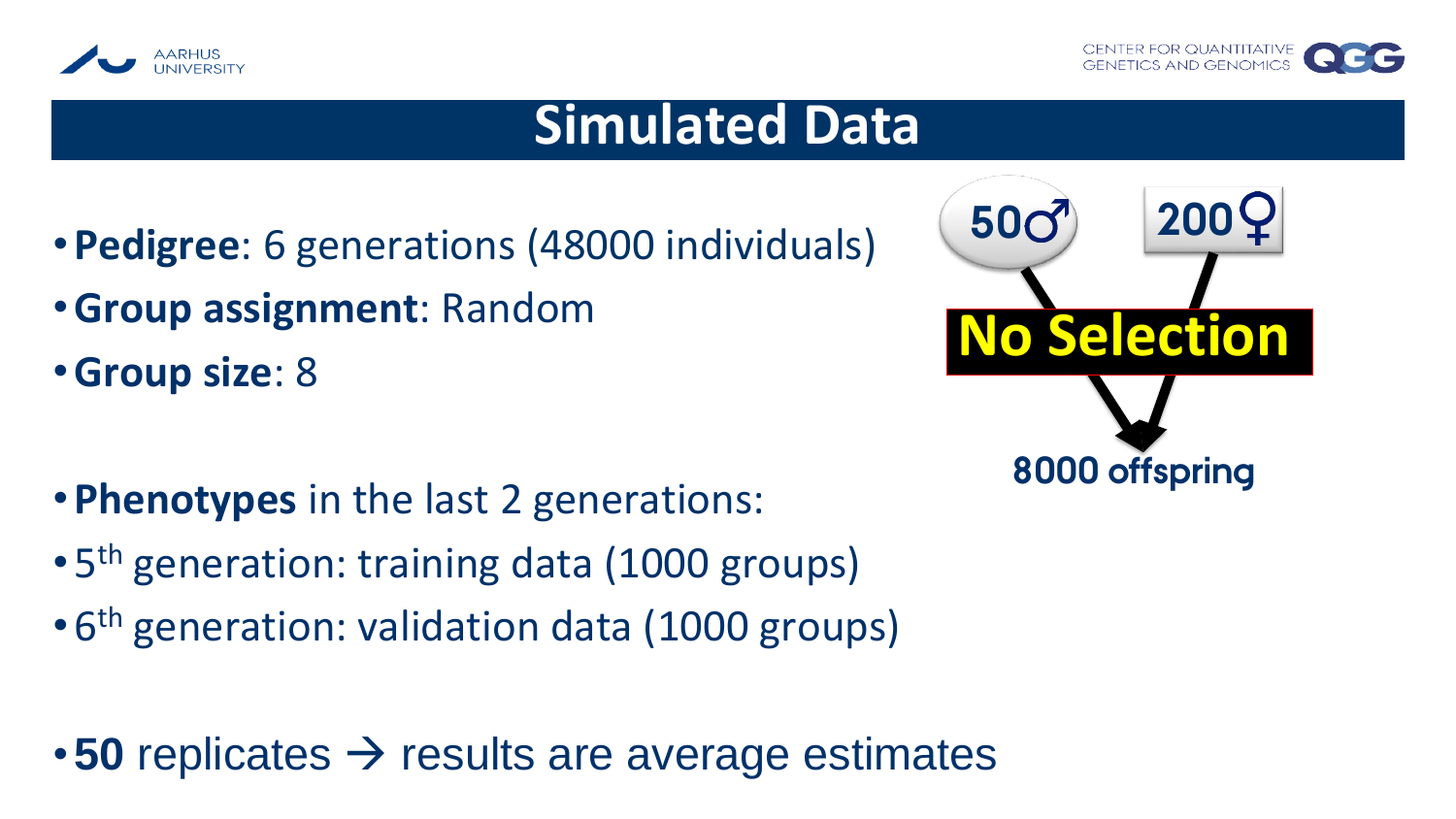



### **Parameters for simulated data**

- **Simulated parameters**:
	- Direct variance  $(\sigma_{a_D}^2)$  = 0.3
	- Indirect variance  $(\sigma_{a_I}^2) = 0.003$
	- Correlation between direct and indirect  $(r_{a_{DI}})$  = 0

•**Heritability** (direct and indirect): **0.3**

•**Estimation of genetic parameters:** DMU software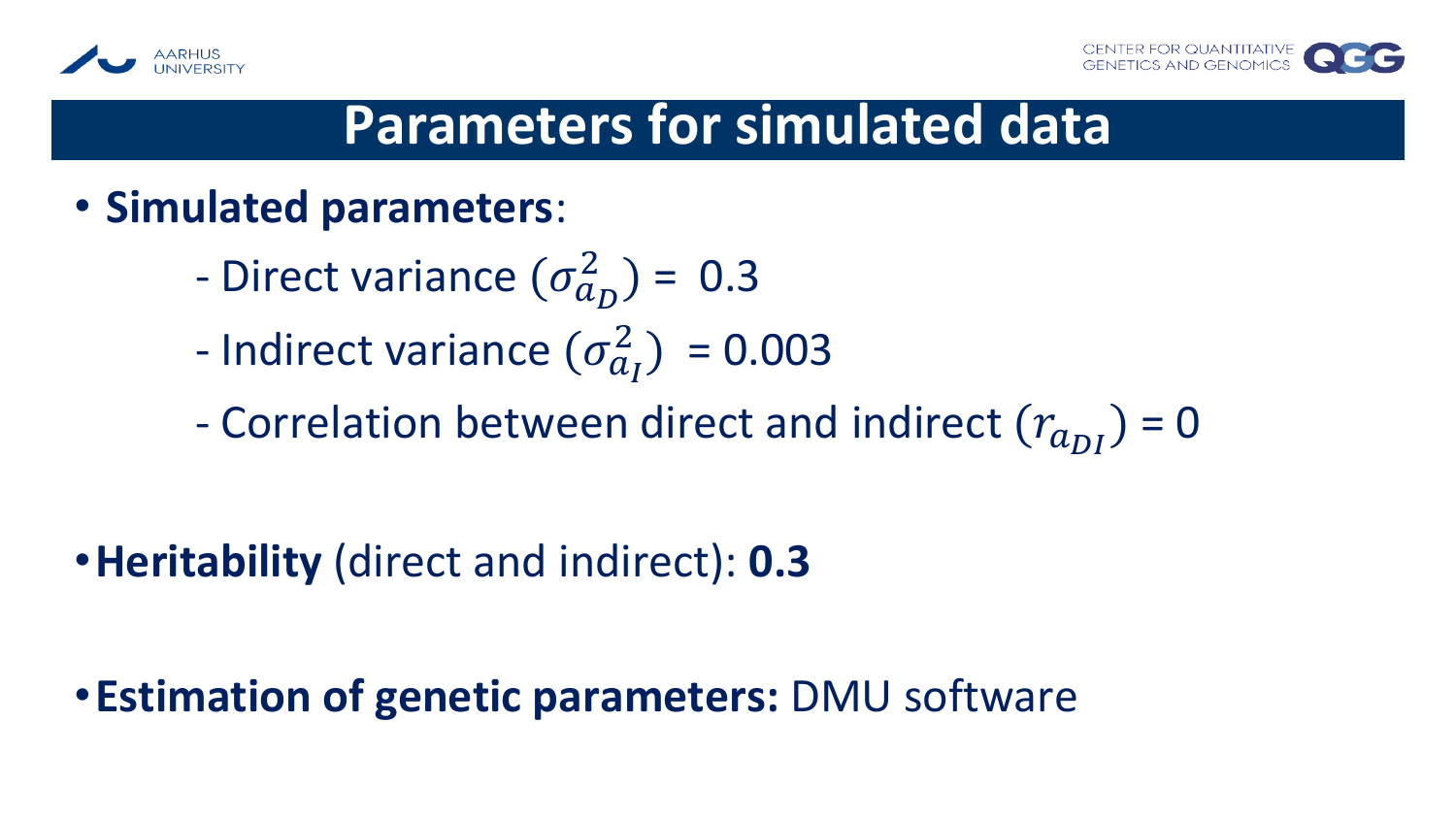



#### **Models**

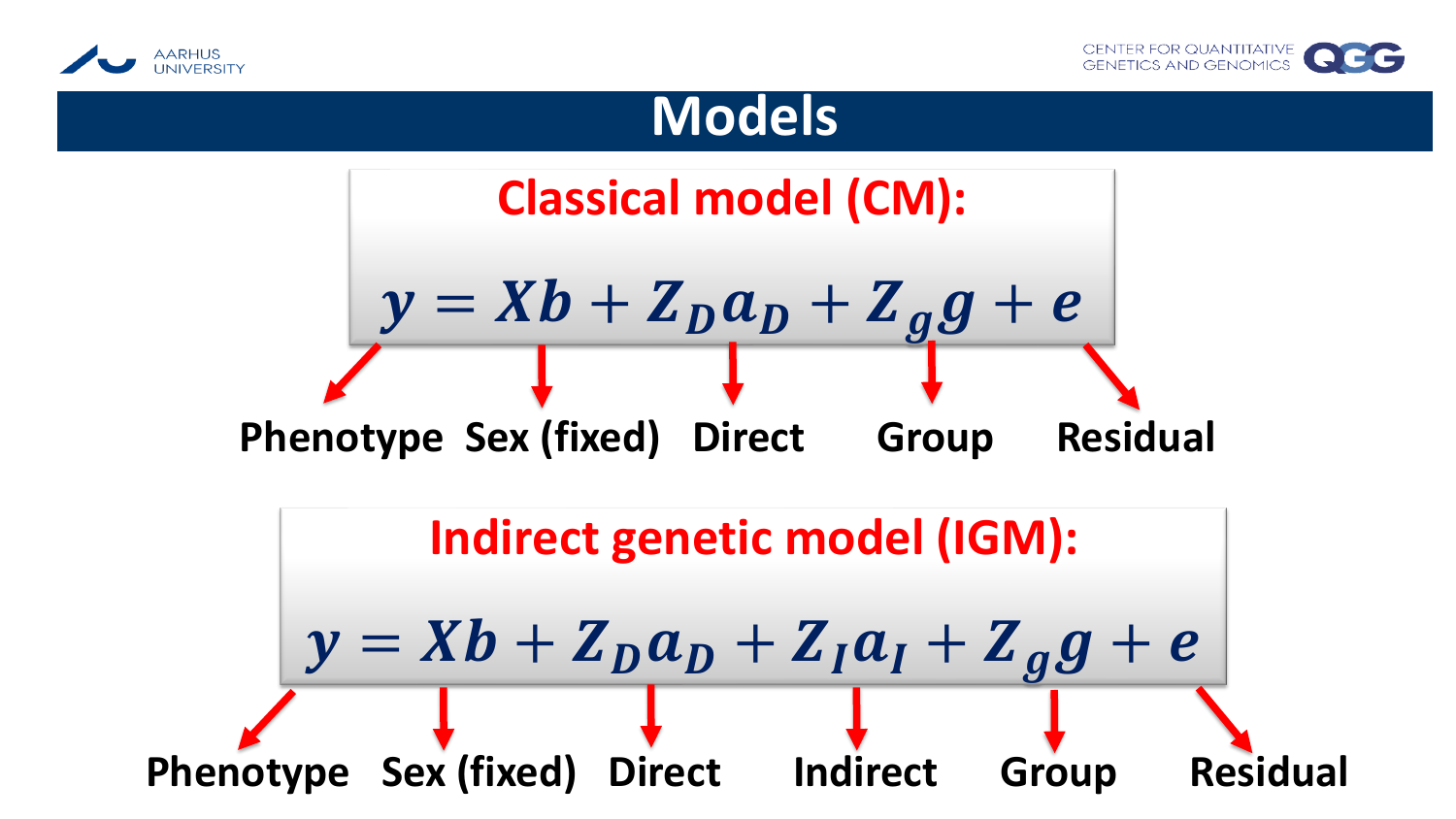



### **Predictive ability**

The correlation between true phenotypes (*P*) and estimated breeding values (EBVs) of individuals (*i*) in the validation data

A.  $r_{P_i, DBV_{C_i}}$  $P_i$  correlated with **direct EBVs from CM** 

B.  $r_{P_i, DBV_{I_i}}$  $P_i$  correlated with **direct EBVs from IGM** 

C.  $r_{P_i, \sum_j^{n-1} IBV_{I_j}}$  $P_i$  correlated with sum of indirect EBVs of group mates  $(i)$ 

D.  $r_{P_i, DBV_{I_i} + \sum_{j}^{n-1} IBV_{I_j}}$  $= r_{total}$ :  $P_i$  correlated with **total breeding values (B+C)**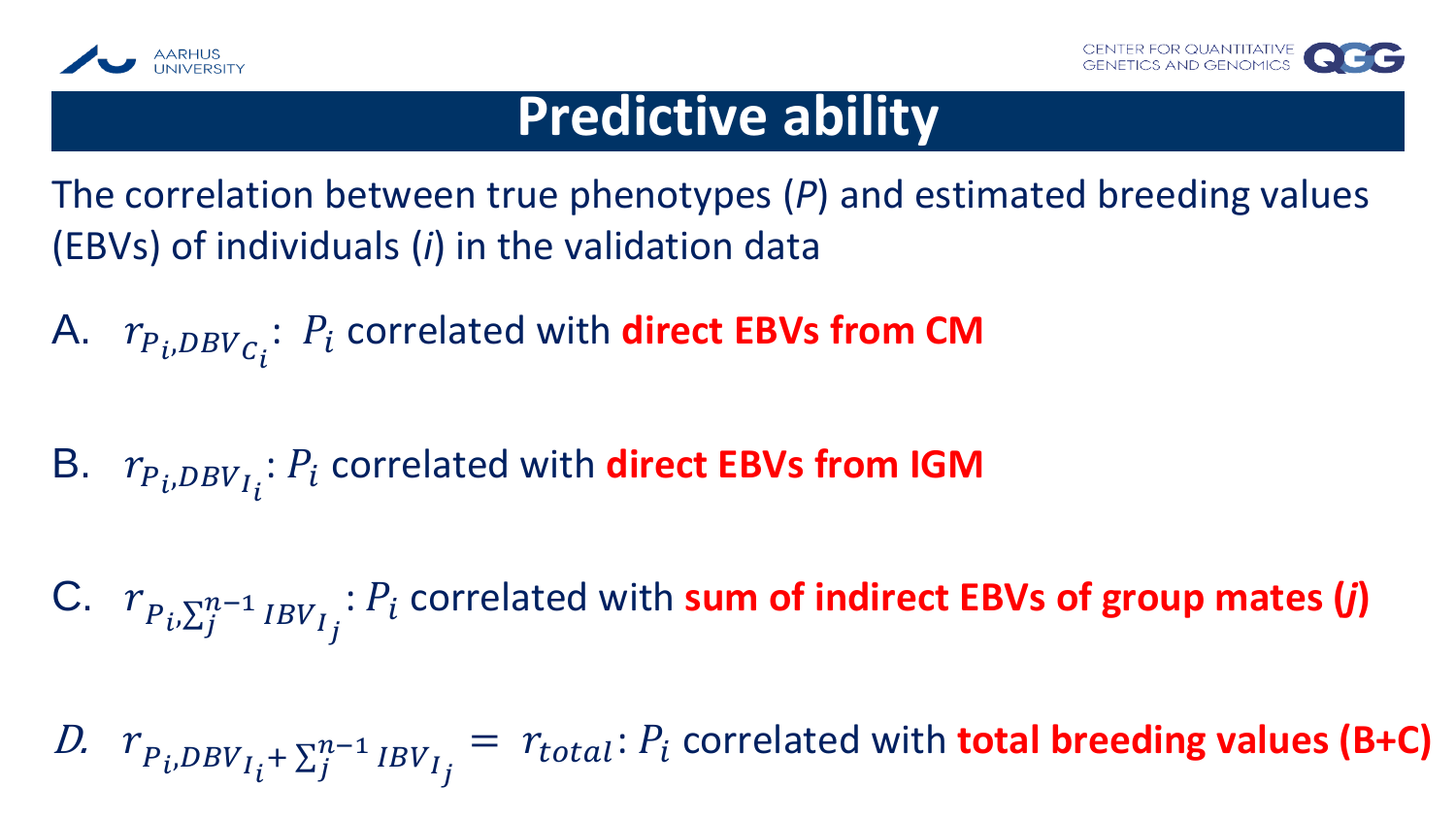



# **Results – Estimated variance components**

| True parameters                      |              | 0.3                         | 0.003                                       | 0.0                                       |  |
|--------------------------------------|--------------|-----------------------------|---------------------------------------------|-------------------------------------------|--|
| Scheme                               | <b>Model</b> | $\sigma_{a_{\rm D}}^2$ (SE) | $\sigma_{a_I}^2$ (SE)                       | $r_{a_{\text{DI}}}$ (SE)                  |  |
| $ 1.$ dat $_{\text{full}}$           | <b>IGM</b>   |                             |                                             | $0.323(0.041) 0.003(0.001) -0.024(0.173)$ |  |
|                                      | <b>CM</b>    | 0.323(0.041)                |                                             |                                           |  |
| $ 2.$ dat $_{\mathsf{train}}\rangle$ | <b>IGM</b>   |                             | $0.274$ (0.036) 0.003 (0.001) 0.097 (0.182) |                                           |  |
|                                      | <b>CM</b>    | 0.272(0.036)                |                                             |                                           |  |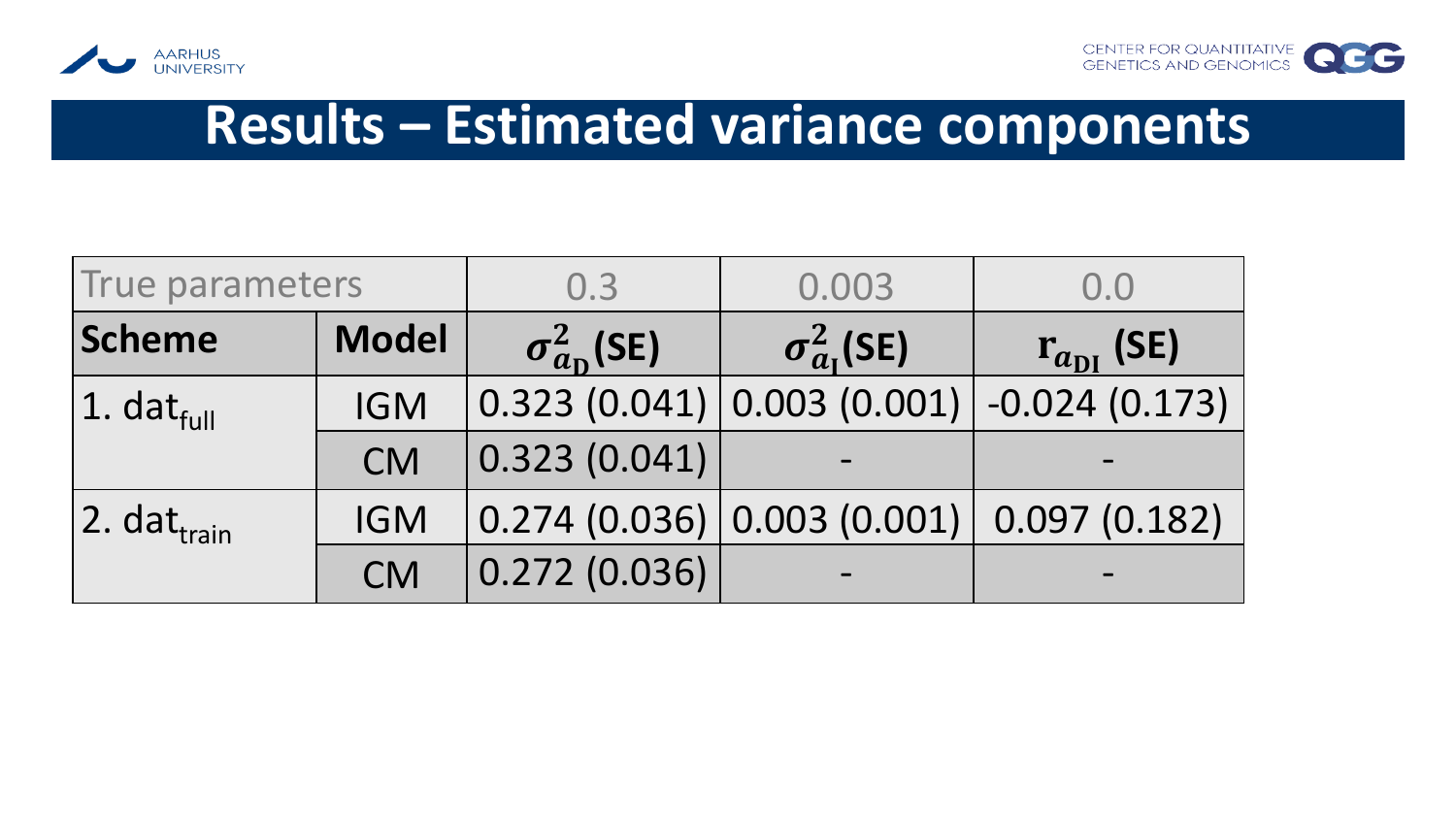



### **Results – Predictive ability**

| Scheme                        | $r_{Phen_i, DBV_{C_i}}$ |       | $r_{phen_i, DBV_{I_i}}$ |  |       | $r_{phen_i, \sum_{j}^{n-1}IBV_{I_j}}$ |  |       | $r_{total}$ |       |  |
|-------------------------------|-------------------------|-------|-------------------------|--|-------|---------------------------------------|--|-------|-------------|-------|--|
| 1. $dat_{full}$               |                         | 0.276 |                         |  | 0.276 |                                       |  | 0.040 |             | 0.279 |  |
| 2. dat <sub>train</sub>       |                         | 0.272 |                         |  | 0.271 |                                       |  | 0.038 |             | 0.274 |  |
| 3. dat <sub>valid</sub>       |                         | 0.262 |                         |  | 0.262 |                                       |  | 0.040 |             | 0.265 |  |
| 4. dat <sub>train_valid</sub> |                         | 0.258 |                         |  | 0.258 |                                       |  | 0.041 |             | 0.261 |  |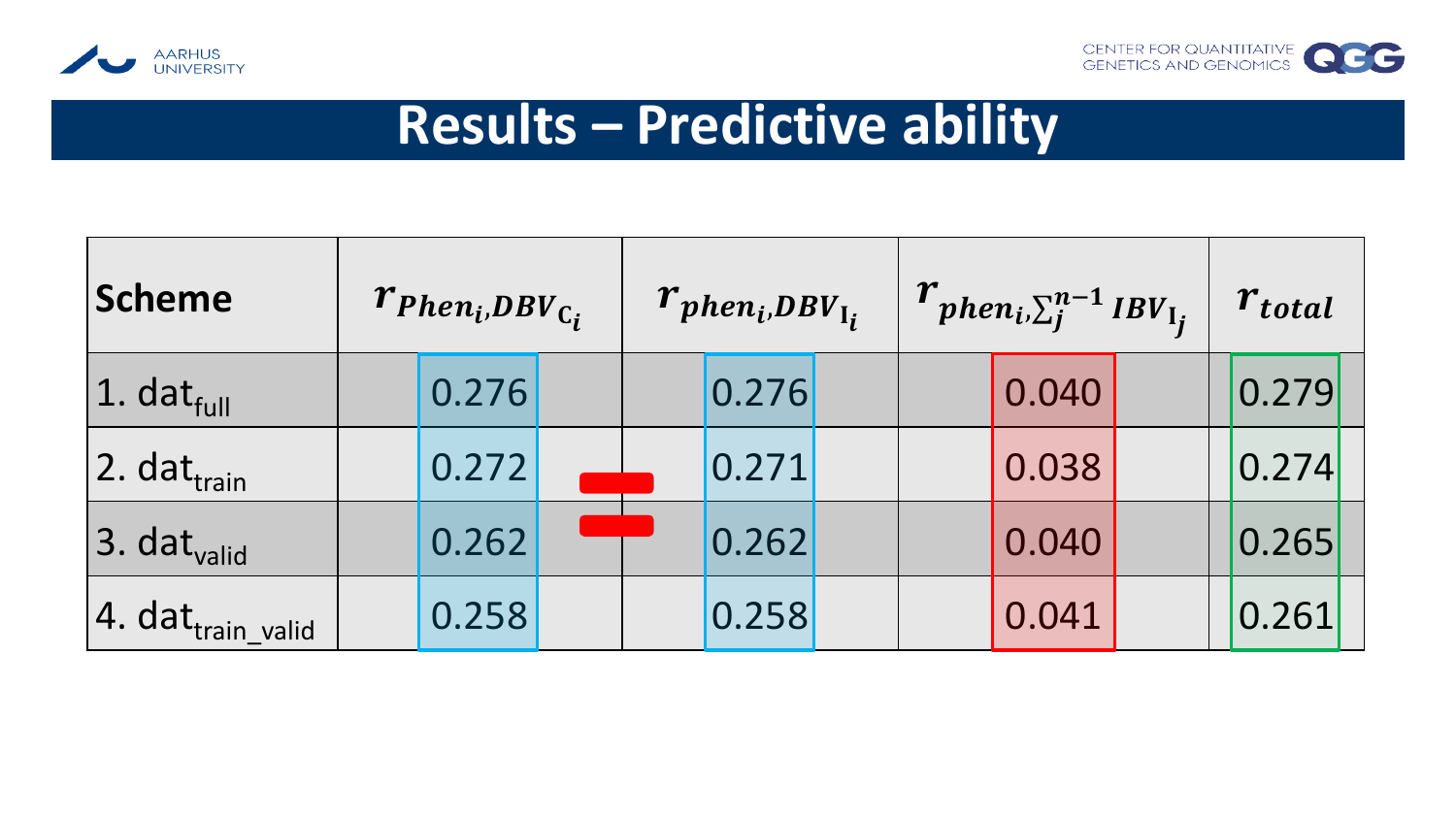



#### **Conclusion**

### Phenotypic censoring does not affect the estimation of indirect genetic variance, nor prediction ability of indirect genetic effects